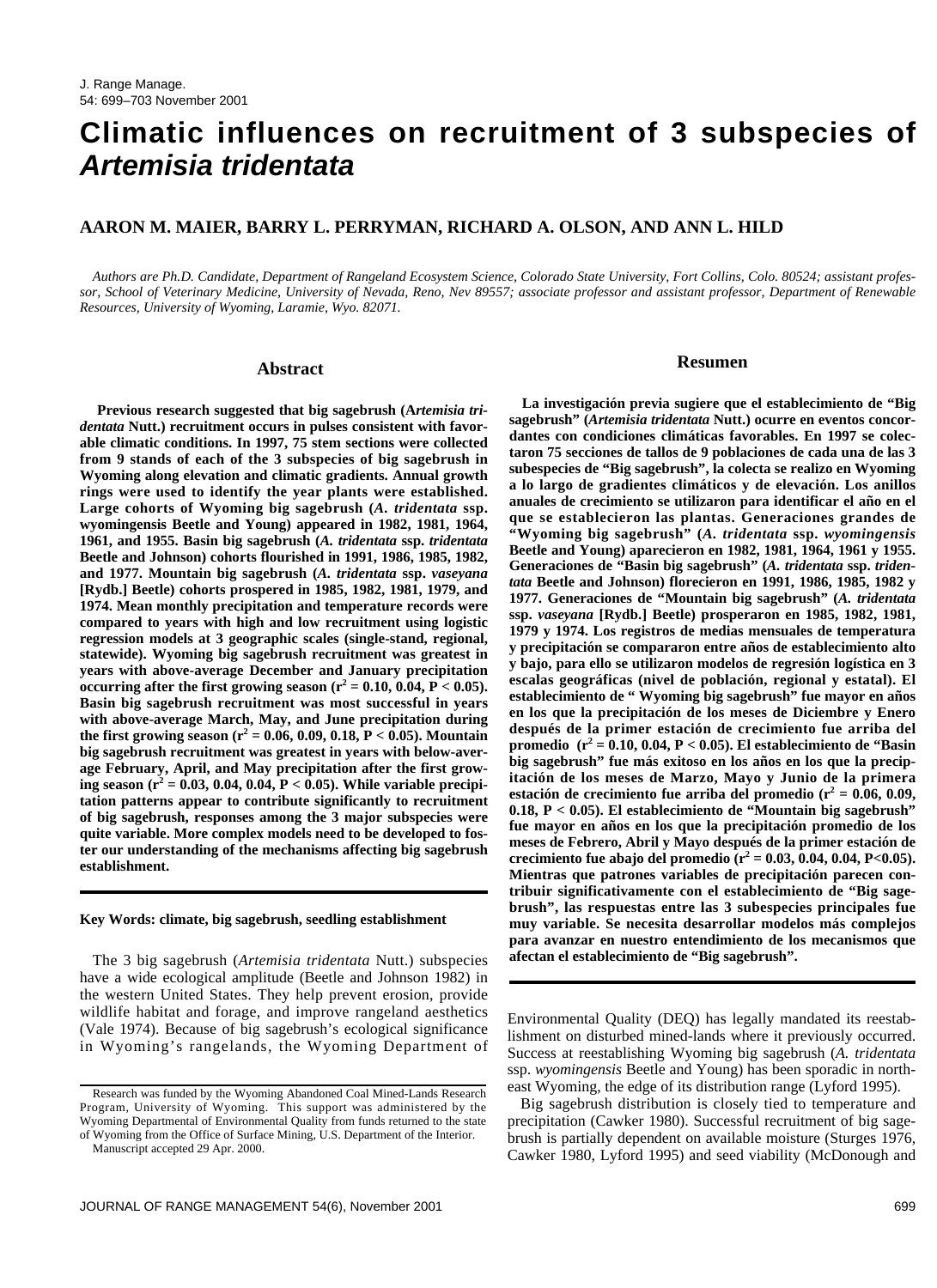Harniss 1974). Big sagebrush seedling survival is reduced when high temperatures lower available soil moisture and increase evapotranspiration rates (Young et al. 1991). Throughout most of the growing season, temperature is not as critical as moisture for big sagebrush seedling germination and survival (Harniss and McDonough 1976). Past climate appears to influence the age structure of big sagebrush stands and in drought years seedling establishment is reduced (Cawker 1980). Examination of historical climate patterns may identify specific precipitation and temperature conditions favorable for big sagebrush recruitment and survival.

Our objective was to determine if specific combinations of monthly precipitation and mean monthly temperature were correlated with high big sagebrush recruitment. To do this, long-term monthly precipitation and mean monthly temperature variables were logistically regressed against high- and no-recruitment years on native, undisturbed sagebrush stands in Wyoming.

# **Materials and Methods**

## **Field Sampling and Laboratory Preparation**

In 1997, we visited 27 big sagebrush sites (9 sites for each of the 3 subspecies) along elevation and climatic gradients in Wyoming. The 3 major subspecies we sampled were Wyoming big sagebrush, basin big sagebrush (*A. tridentata* ssp. *tridentata* Beetle and Johnson), and mountain big sagebrush (*A. tridentata* ssp. vaseyana [Rydb.] Beetle). At each site,  $75$ stem sections were collected from sagebrush. Elevations ranged from 960 m in the Powder River Basin of northeast Wyoming to 2,700 m in the Bighorn Mountains in north central Wyoming. Average annual precipitation, measured near the stands, ranged from 20 cm in the Bighorn Basin to 64 cm north of Pinedale in western Wyoming (WRDS 1997). Stands were selected with a variety of age classes of big sagebrush, similar cover and topography, and absence of excessive grazing or other disturbances. Sites were also selected to minimize supplemental moisture or subsurface runoff due to microsite influences, which reduces variations in demography between sites (Bonham et al. 1991). All stands occupied at least 1 ha.

Stem sections for Wyoming big sagebrush were collected from 3 stands in northeast Wyoming near Rochelle; 3

stands in the South Fork of the Powder River watershed, northwest of Casper in central Wyoming; and 3 stands in southwest Wyoming near Pinedale. Stem sections for basin big sagebrush were collected from 3 stands near Pinedale; 3 stands near Worland, on the west slope of the Bighorn Mountains; and 3 stands near Farson, in southwest Wyoming. Stem sections for mountain big sagebrush were collected from 3 stands near Pinedale; 3 stands near Buffalo; on the east slope of the Bighorn Mountains; and 3 stands west of Laramie, near Elk Mountain in south central Wyoming. Each of 3 stands in a regional grouping were located within a 10 km radius. Stand locations were determined with a Global Positioning System, and coordinates and elevations are found in Perryman and Olson (2000).

A stratified random sampling procedure (Cochran 1977) was used to select the shrubs sampled in each stand. A 100 meter baseline transect was located within each stand, 8 random points were selected along the transect, and 100 meter perpendicular transects established from each point along the baseline. Along each perpendicular transect, 10 random points were marked, and we selected the closest big sagebrush plant. Cross-sections were obtained by sawing individual plants 4–6 cm below ground level (Ferguson 1964) to ensure that the pith and first annual growth ring were counted. Ferguson (1964) and Cawker (1980) demonstrated that annual growth rings in big sagebrush may be used to accurately determine the age of individual plants. If a cross section had no pith it was discarded and replaced. Cross sections were smoothed using 80–200 grit sandpaper and coated with tung oil to improve contrast between annual growth rings.

Year of establishment was determined for each cross-section by enumerating annual growth rings from the pith to the exterior surface. One or more big sagebrush plants established in the same year comprised a cohort.

Inter-annual or false rings appear in conifers when secondary xylem growth surges 2 or more times in a growing season. These rings have not been encountered in big sagebrush at northern latitudes and higher elevations (Diettert 1938, Moss 1940, Ferguson 1964). Distinct growth layers in big sagebrush stems reduces the chance of misidentifying annual rings. Around some portions of a stem growth rings might not form. Complete absence of rings are rarely encountered, however, due to the unique nature of annual growth ring formation in big sagebrush (Ferguson 1964).

Many older stems were "lobed" or "rosette" in form and lacked radial symmetry. Often decumbent and decadent older stems experienced open pith exposure and loss to decomposition. Accurate age assessment was not possible without an intact pith, so our sampling favored single-stemmed plants with intact piths over individuals that lacked radial symmetry. Therefore, some older plants may have been excluded from our study.

## **Climate Data**

All stands were located within 10 km of 10 separate National Weather Service climate stations. Weather data from each station was provided by WRDS (1997). Weather conditions at stands were assumed similar to nearby climate stations. Mean monthly temperatures were calculated from mean daily temperatures for each month. Data from Tensleep 4 NE and Kaycee climate stations were averaged to approximate weather conditions at 3 stands of mountain big sagebrush at higher elevations in the Bighorn Mountains. Missing monthly precipitation and mean monthly temperature values accounted for less than 1 percent of the scheduled data for each station. Missing monthly precipitation and mean monthly temperature data were substituted with corresponding monthly values from adjacent climate stations using the normal ratio method (Brooks et al. 1991).

# **Statistical Analyses**

Logistic regression was used to relate cohort establishment years for each subspecies to climatic variables at 3 geographic scales (stand, regional stand combination, and statewide). Within each stand, the 5 largest cohorts within each period of record and their corresponding year of establishment were assigned a value of 1. Five years with no evidence of recruitment were randomly selected and assigned a value 0. The bimodal frequency of establishment was represented by the dependent, dichotomous variable  $Y = 1,0$ . Independent (X) monthly precipitation and mean monthly temperature variables were considered for 3-year periods surrounding the establishment year (pre-establishment, establishment, and post-establishment years). Cohorts established prior to 1949 were excluded from the analysis due to the absence of climate data.

For each stand, 36 monthly precipitation and 36 mean monthly temperature variables were regressed against each of the 5 recruitment years and 5 non-recruitment years. This procedure yielded a total of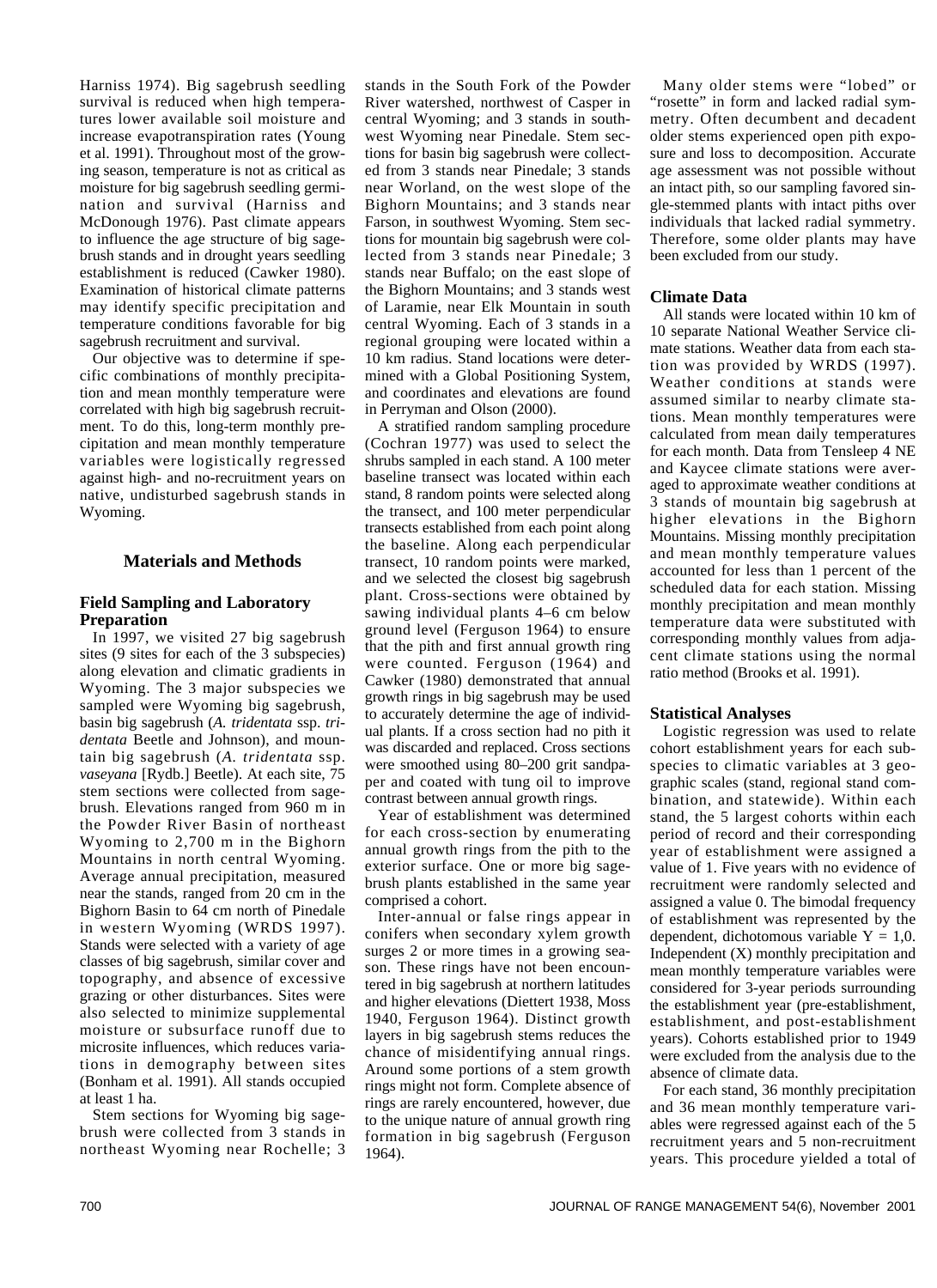720 predictor variables in each singlestand regression model, 1080 predictor variables in each regional regression model, and 3240 predictor variables in each statewide regression model.

Logistic regression analysis, a regression for categorical data, is often used for relating climate data to population demographics (Hosmer and Lemeshow 1989, Christensen 1997). Logistic regression analyses using maximum likelihood estimation were employed to examine the relationship between climate (X) and cohort establishment years  $(Y=1,0)$ . Logistic regression overcomes standard linear regression assumptions (e.g. heteroscedasticity, non-normal error terms, nonlinearity, and predicted probabilities beyond 1.0) by providing a logit dependent variable. The equation expressing the relationship between the climate (X) and cohort (Y=1,0) variables is: logit (Y) =  $\alpha$  $+ \beta_1 X_1 + \beta_2 X_2 + ... + \beta_k X_k$ .

Relationships were judged significant when  $P < 0.05$ . A significant logistic regression was not used to predict specific monthly precipitation and mean monthly temperature amounts surrounding cohort establishment, but, rather climatic differences between highly successful recruitment years and years with no recruitment.

# **Results and Discussion**

Figure 1 depicts a logistic probability plot at the regional scale. Ordered by year at the statewide scale, the 5 largest cohorts of Wyoming big sagebrush appeared in 1982, 1981, 1964, 1961, and 1955; basin



**Fig. 1. Depiction of a logistic probability plot for December precipitation following initial growing season of northeast Wyoming big sagebrush. Dots represent year of establishment.**

big sagebrush in 1991, 1986, 1985, 1982, and 1977; and mountain big sagebrush in 1985, 1982, 1981, 1979, and 1974.

#### *A. tridentata* **ssp.** *wyomingensis*

For Wyoming big sagebrush, 2 variables, above-average December and January precipitation immediately following seedling establishment, were positively correlated ( $r^2$  = 0.10, 0.04 respectively,

 $P < 0.05$ , Table 1) to seedling establishment at the statewide scale and at the northeast regional scale ( $r^2 = 0.54$ , 0.13 respectively,  $P < 0.05$ , Table 1). The relationship between December precipitation and cohort establishment was highest in northeast Wyoming ( $r^2$  = 0.54). Coefficients of determination were relatively low because variance was spread across 360 monthly precipitation variables. We are confident that

**Table 1. Significant coefficients of determination (r2) for logistic regression models relating establishment patterns of 3 subspecies of bigsagebrush to monthly precipitation at regional and statewide scales in Wyoming.**

|                                     |             | Subspecies, Regional and Statewide $r^2$ |             |                     |                      |             |             |                      |             |                        |                        |             |
|-------------------------------------|-------------|------------------------------------------|-------------|---------------------|----------------------|-------------|-------------|----------------------|-------------|------------------------|------------------------|-------------|
|                                     |             | wyomingensis                             |             |                     | vasevana             |             |             |                      | tridentata  |                        |                        |             |
| Month                               | Northeast   | Central                                  |             | Southwest Statewide | Southcentral Central |             | Southwest   | Statewide Central    |             | Southwest <sup>+</sup> | Southwest <sup>3</sup> | Statewide   |
| January                             | $0.13^{3a}$ | $0.07^{3a}$                              | $0.17^{3a}$ | $0.04^{3a}$         |                      |             |             |                      |             |                        |                        |             |
| February                            |             |                                          |             |                     | $0.05^{2b}$          | $0.07^{2b}$ | $0.11^{2b}$ | $0.03^{2b}$          |             |                        |                        |             |
| March                               |             |                                          |             |                     |                      |             |             |                      | $0.21^{3a}$ | $0.20^{3a}$            | $0.14^{3a}$            | $0.06^{3a}$ |
| April                               |             |                                          |             |                     | $0.09^{2b}$          | $0.40^{2b}$ | $0.34^{2b}$ | $0.04^{2b}$          |             |                        |                        |             |
| May                                 |             |                                          |             |                     |                      |             |             |                      | $0.08^{3a}$ | $0.42^{2a}$            | $0.14^{3a}$            | $0.09^{3a}$ |
| June                                |             |                                          |             |                     | $0.76^{1b}$          | $0.24^{1b}$ | $0.16^{1b}$ | $0.08^{\mathrm{1b}}$ | $0.36^{3a}$ | $0.20^{3a}$            | $0.20^{3a}$            | $0.18^{3a}$ |
| July                                |             |                                          |             |                     |                      |             |             |                      |             |                        |                        |             |
| August                              |             |                                          |             |                     |                      |             |             |                      |             |                        |                        |             |
| September                           |             |                                          |             |                     |                      |             |             |                      |             |                        |                        |             |
| October                             |             |                                          |             |                     |                      |             |             |                      |             |                        |                        |             |
| November                            |             |                                          |             |                     |                      |             |             |                      |             |                        |                        |             |
| December                            | $0.54^{2a}$ | $0.41^{2a}$                              | $0.39^{2a}$ | $0.10^{2a}$         |                      |             |             |                      |             |                        |                        |             |
| Year before Establishment           |             |                                          |             |                     |                      |             |             |                      |             |                        |                        |             |
| $\frac{2}{3}$ Year of Establishment |             |                                          |             |                     |                      |             |             |                      |             |                        |                        |             |

3 Year After Establishment

West Slope of the Green River Basin

<sup>5</sup>East Slope of the Green River Basin

a and step is an securities and

b Indicates below-average category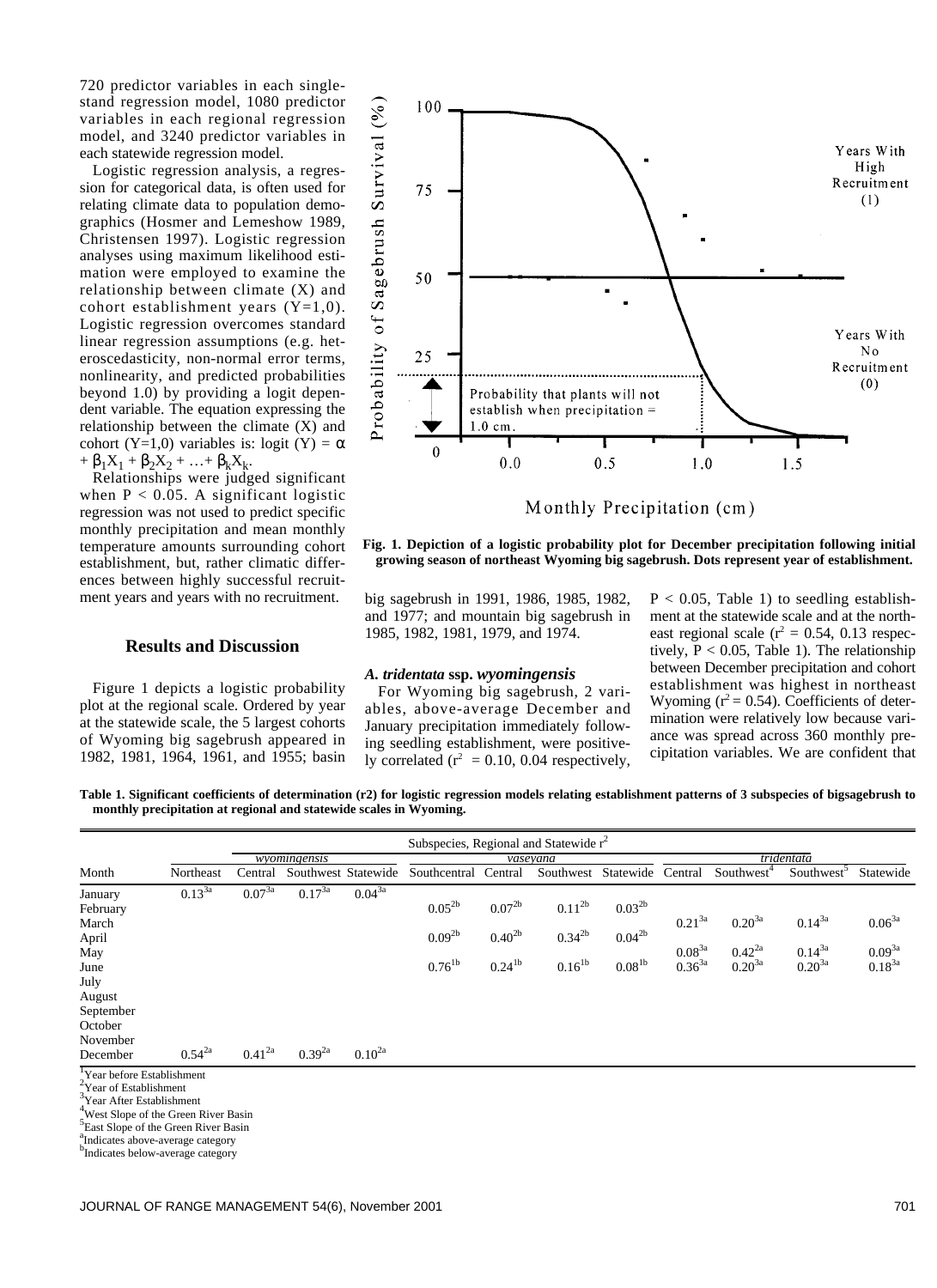these  $r^2$  values indicate relationships between monthly climate and cohort establishment. Temperature variables were not significant predictors of cohort establishment ( $P > 0.05$ ). Results indicate that Wyoming big sagebrush recruitment was high in years where the winter after the first growing season received above-average December and January precipitation, but especially high December precipitation.

In Wyoming, winter precipitation typically occurs as snow. Winters with persistent snow cover may protect juvenile Wyoming big sagebrush plants from cold temperatures and high winds, effectively enhancing survival. Conversely, little or no snow accelerates winter desiccation, possibly reducing seedling survival in years with little or no snowpack. Aboveaverage snowfall is likely to furnish more soil moisture for subsequent seedling growth. Jones (1991) hypothesized that winter precipitation and augmented deep soil moisture does not increase big sagebrush seedling survival during the year of establishment.

## *A. tridentata* **ssp.** *tridentata*

Years of high basin big sagebrush recruitment were associated with aboveaverage June precipitation during the year of establishment ( $r^2 = 0.42$ ,  $P < 0.05$ ) in southwest Wyoming, and above-average March, May, and June precipitation the following year ( $r^2 = 0.06, 0.09, 0.18, P <$ 0.05) at the statewide scale. There were also significant relationships between temperature variables and cohort establishment. Warm December temperatures the year after establishment were positively related ( $r^2 = 0.06, 0.10, P < 0.05$ ) to basin big sagebrush cohort establishment. This relationship was consistent at all 3 geographic scales. It is likely that warm temperatures during December improves seedling survival. The relationship between above-average growing season moisture in years following high recruitment was greatest in southwest Wyoming  $(r^2 = 0.14 - 0.42$ , Table 1).

The precipitation variables associated with basin big sagebrush recruitment correlated significantly with periods of high moisture demand by seedlings (Eissenstat and Caldwell 1988, Bonham et al. 1991, Bai et al 1997). Basin big sagebrush seedling germination and survival in Wyoming is generally high due to high seed yields and available soil moisture (Harniss and McDonough 1976). Years with unusually high growing season moisture thus provide optimum conditions for high levels of recruitment.

## *A. tridentata* **ssp.** *vaseyana*

Years of high mountain big sagebrush recruitment were characterized by belowaverage February, April, and June precipitation the year of establishment ( $r^2 = 0.03$ , 0.04, 0.04) across all 3 geographic scales  $(P < 0.05$ , Table 1). These coincided with the establishment of large cohorts in years of below-average spring precipitation. Young et al. (1991) and McDonough and Harniss (1974) indicated that mountain big sagebrush seedling germination is reduced with cooler temperatures. Spring moisture is coincident with cooler temperatures at high elevations, creating conditions that appear to reduce sagebrush recruitment. Since mountain big sagebrush seedling germination is generally adequate every year at high elevations (McDonough and Harniss 1974), years with unusually low spring and early summer precipitation may correspond with higher temperatures that enhance seedling survival. Our analysis indicated that temperature variables were poor predictors of recruitment, so there may be an inverse relationship between low precipitation and higher temperatures. Data from Burke et al. (1989) indicate that snow cover and its effect on soil moisture and temperature affect the distribution of mountain big sagebrush. This may be the case, but there may be climatic mechanisms operating at finer scales than evaluated by our model.

#### **Conclusions**

High levels of Wyoming big sagebrush recruitment were positively correlated with above-average winter precipitation following the first growing season; basin big sagebrush recruitment was positively correlated with growing season moisture the year of establishment; and mountain big sagebrush recruitment was positively correlated with low spring precipitation during the first growing season. These relationships were consistent across all 3 geographic levels, but strongest at the regional scale (Table 1). These findings support earlier evidence of climatic control of big sagebrush seedling survival (Sturges 1976, West 1978, Cawker 1980).

Since recruitment of big sagebrush cohorts occurs in years with favorable precipitation (Went 1955, May 1975, West et al. 1979, Cawker 1980), artificially creating similar conditions on disturbed minedlands might enhance recruitment. A few studies have examined the relationship of mulching and snow fences to enhance seedling establishment on reclaimed

mined-lands in northeast Wyoming (Schuman et al. 1998), but no one has investigated the impacts of snow cover on seedling survival. We speculate that additional winter snow cover may be the key to reestablishment of Wyoming big sagebrush in areas of northeast Wyoming where it occurs on the edge of its distribution range.

In western Wyoming, where winter snow cover occurs more frequently (WRDS 1997), reestablishment of Wyoming big sagebrush is more successful (Lyford 1995). Winter snow cover may reduce wind exposure and desiccation, thereby enhancing seedling survival (Burke et al. 1989, Young et al. 1990). In northeast Wyoming, winter snow cover is sporadic to nonexistent. Wyoming big sagebrush is difficult to reestablish on northeast Wyoming mined-lands (Coenenberg 1982, Cockrell et al. 1995, Stahl et al. 1998). These regional differences in reestablishment success appear to be due to differences in the amount of winter precipitation. Our results indicate that only years with above-average winter precipitation after the first growing season are conducive to high levels of Wyoming big sagebrush recruitment.

Climatic conditions supporting widespread pulses of big sagebrush establishment on native sites should be examined in greater depth. Since factors affecting plant establishment are extremely complex, we cannot conclude that winter precipitation is the primary determinant of cohort establishment. We did not examine the effects of snow cover on Wyoming big sagebrush recruitment. Since similar combinations of monthly precipitation and mean monthly temperature exist at all geographic scales for each subspecies, our data provide strong evidence that precipitation variables significantly affect high levels of seedling recruitment on native, undisturbed big sagebrush sites throughout Wyoming.

# **Literature Cited**

- **Bai, Y., T. Booth, and E.R. Roos. 1997.** Effect of seed moisture on Wyoming big sagebrush seed quality. J. Range Manage. 50:419–422.
- **Beetle, A. A. and K. L. Johnson. 1982.** Sagebrush in Wyoming. University of Wyo. Agr. Exp. Sta., Laramie, Wyo.
- **Bonham, C.D., T.R. Cottrell, and J.F. Mitchell. 1991.** Inferences for life history strategies of *Artemisia tridentata* subspecies. J. of Veg. Sci. 2:339–344.
- **Brooks, K.N., P.F. Ffolliott, H.M. Gregersen, and J.L. Thames. 1991.** Hydrology and the Management of Watersheds. Iowa State University Press, Ames, I.a.